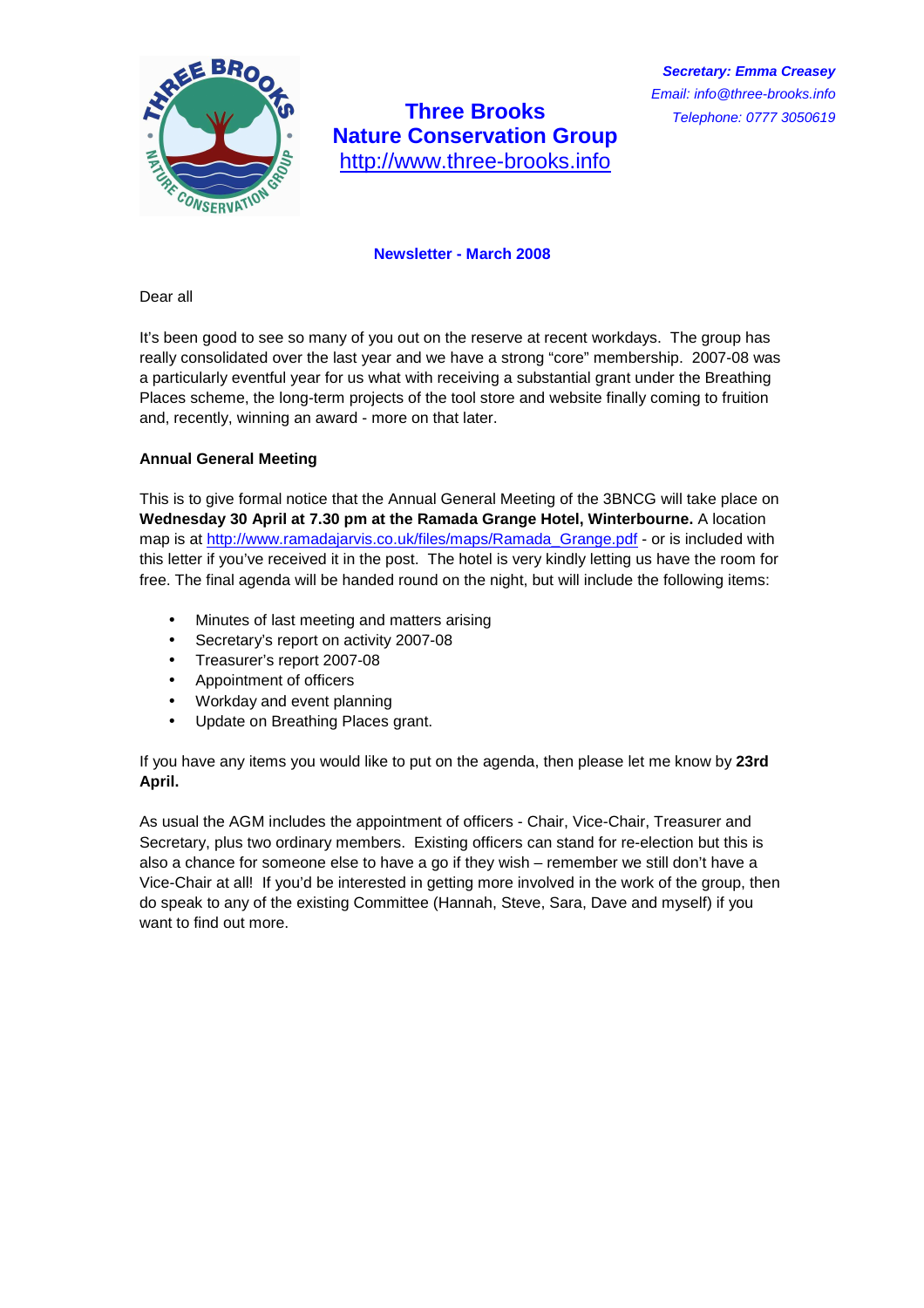## **Membership/Mailing list renewal**

#### Membership renewal

Our Constitution states that membership should be renewed annually. Those of you who have completed a formal membership form will therefore need to renew your membership (if you wish to!) at or prior to the AGM. If you have been on one of our workdays but haven't completed a form, and would like to become a member, then please let me know and I will send you a form to complete. Membership is free and gives you the right to vote at the AGM.

For existing members who have received this newsletter by post: your form should be included with it. If the details are correct, please could you sign the form and return it to me at the AGM, or if you can't attend, post it to me to arrive before  $30<sup>th</sup>$  April.

For existing members who have received this newsletter by email: then I will shortly be sending you an individual email with the form attached. Please could you check the details and send me an email back, stating that you would like to renew your membership for another year, and letting me know if any details have changed. (This is a new paper-saving measure which avoids printing forms out!)

If you haven't completed a form or reaffirmed your membership by  $30<sup>th</sup>$  April, then you will not be eligible to vote at the AGM. If I do not receive reaffirmation of membership by 30<sup>th</sup> April then I will assume you no longer wish to be a member of the group.

## Mailing list renewal

I also take this opportunity annually to ensure that our general mailing list is up to date. This is to make sure that everyone who receives the newsletter and updates is still interested in doing so - we don't want to be annoying you with unwanted mail.

If you are a member and you return a signed form then I will assume you also wish to be on the mailing list!

If you are NOT a member, then:

- if you are on the e-mail list, the email to which this is attached asks if you wish to remain on the list for this year - a simple Yes or No reply is all that is needed. If I receive no reply by 30<sup>th</sup> April I will assume this means No.
- if you have received this in the post and you do wish to remain on the mailing list, then please could you contact me by  $30<sup>th</sup>$  April - send a postcard to the address above, leave a message on my mobile stating your name clearly, or if you wish to switch to the email list then send me an email. My contact details are at the top of the letter.

If you don't want to stay on the list then you need do nothing - I will remove any nonresponders from the list after the AGM.